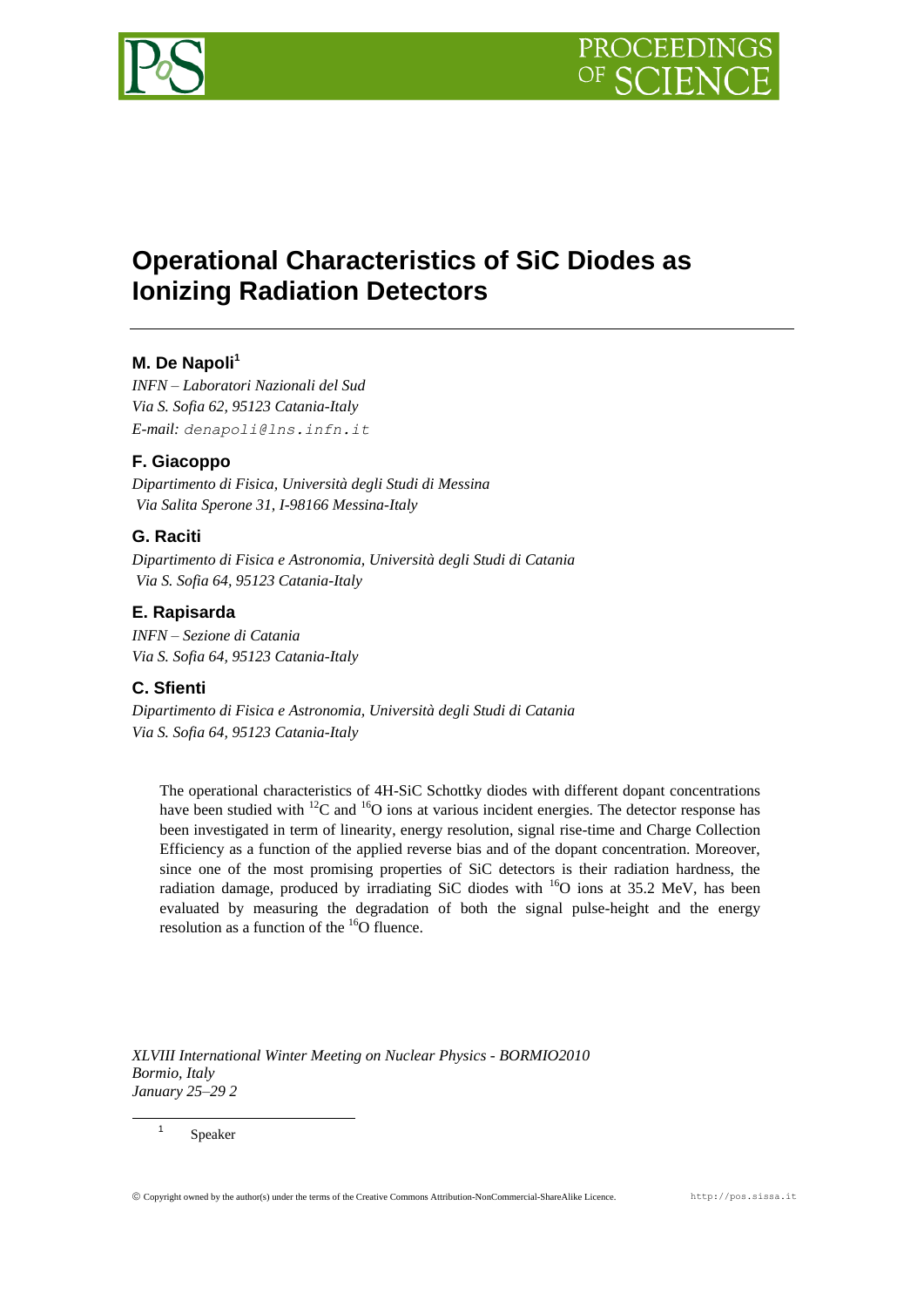#### **1. Introduction**

Silicon Carbide (SiC) is a wide bandgap compound semiconductor existing in many different polytypes, depending on the difference in the stacking of the Si-C pair. SiC crystals have several interesting characteristics as a wide bandgap, a high electron saturation velocity, a large dielectric breakdown voltage, a good thermal conductivity and a predicted radiation hardness [1]. Therefore SiC detectors are presently developed for use in high-temperature and high radiation conditions under which conventional semiconductor detectors cannot adequately perform [2]. In spite of the notable development in growing, processing and producing good-quality and low-defect SiC diodes, the characterization of such devices as radiation detectors is far from completed. We have therefore studied the response signal and the radiation damage of high-quality 4H-SiC Schottky diode with different doping concentrations by using <sup>12</sup>C and <sup>16</sup>O ions at various incident energies [3-5].

#### **2. Experimental Details**

Three types of SiC Schottky diodes (named A,B,C), with different n<sup>−</sup> epitaxial layer concentrations  $(7.6x10^{14}, 2.0x10^{15}, 1.5x10^{16} \text{ N/cm}^3)$  and thicknesses  $(37.9, 43.7, 1.5x10^{16} \text{ N/cm}^3)$ 21.0  $\mu$ m), have been used. The active area of each chip is 2 $\times$ 2 mm<sup>2</sup>, with capacitances ranging from about 5 and 16 pF. The dopant nitrogen concentration and thickness of the  $n^+$  side are  $7\times10^{18}$  N/cm<sup>3</sup> and 279 μm, respectively (Fig. 1 left panel). The diodes have been fabricated by epitaxy onto high-purity 4H-SiC n-type substrate from the ETC-Catania [6] by using different wafers. The chips were glued onto a brass foil 1 mm thick by conductive glue and single contacts between the  $Ni<sub>2</sub>Si$  front surfaces and individual pads of a board were realized by Al wire (2 μm thick) bonding (Fig. 1 right panel).



**Figure 1**. Left panel: Type c diode layout. Right panel: Picture of the SiC detectors assembled on a board.

The boards were set-up in a scattering chamber at the Laboratori Nazionali del Sud (LNS-Catania) and operated under vacuum at 10−6 mbar. Standard electronics were used to process the signals: preamplifiers of 45 mV/MeV gain (ORTEC 142A) and amplifiers with 0.5 μsec shaping time.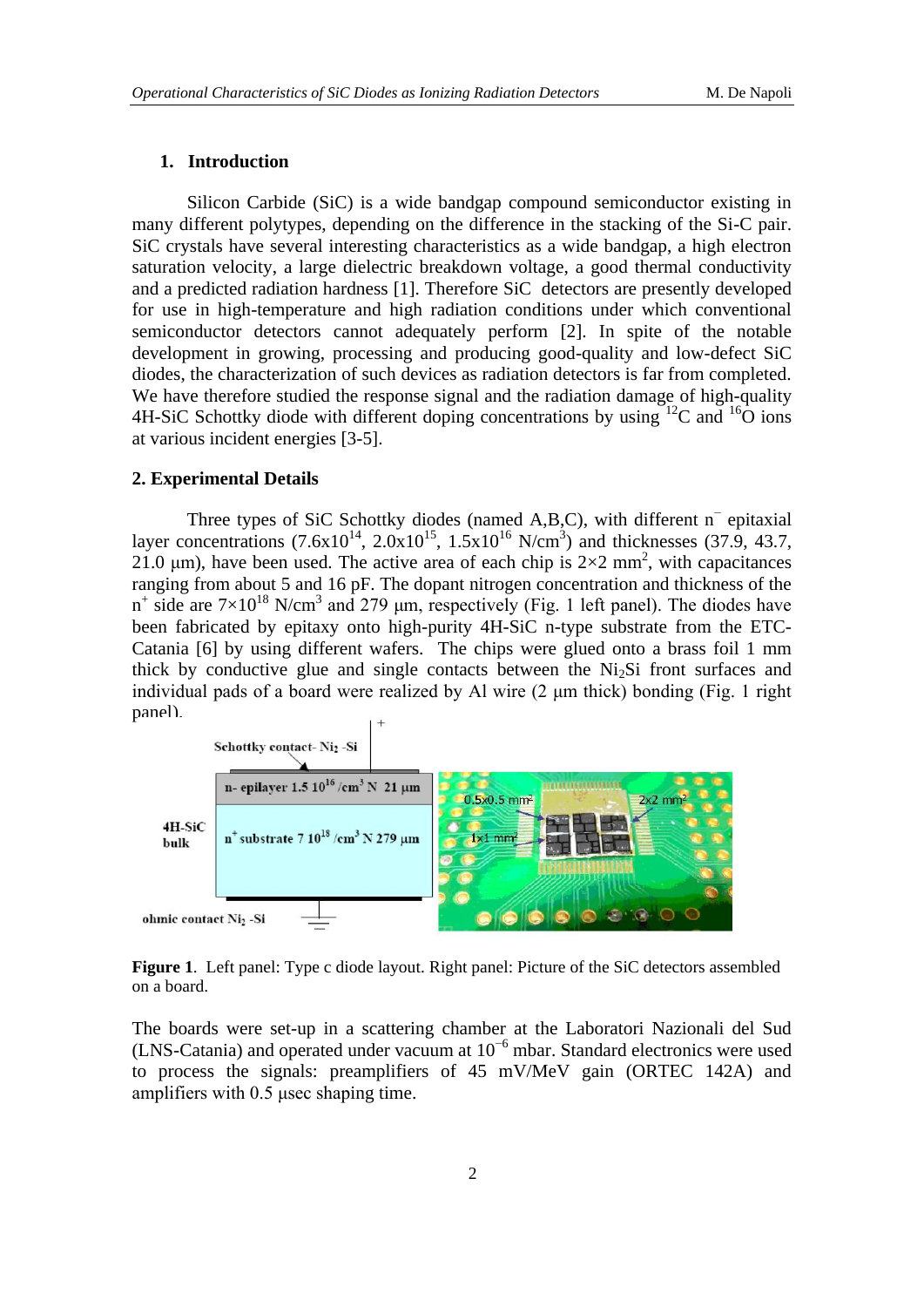## **3. Detector Response**

The three types of SiC diodes were used to detect  $^{12}$ C ions at 13.7, 27.7 and 37.3 MeV. For each incident energy, a number of energy spectra were taken for different values of reverse bias. The pulse-height peak position moves towards higher channel values as the voltage increases until it reaches the saturation when the bias depletes the active volume of the diode up to the range of the incoming  ${}^{12}C$  ions. The range values the three  $^{12}$ C incident energies are 8.5, 19.7 and 29.1  $\mu$ m, respectively. In Fig. 2 (left panel) the correlation between the square-root of the applied bias and the depleted thickness is shown. The experimental data are compared with predictions from [7]. As expected, SiC diodes with lower dopant concentration require lower reverse bias values to deplete the same thickness [4]. Arrows in Fig. 2 (left panel) indicate the bias needed to fully deplete the diodes. These values are 805, 2322 and 2062 Volts for SiC type a, b, and c, respectively.



**Figure 2**. Left-panel: correlation between the square-root of the applied bias and the depletion layer thickness of SiC a (triangles), b (squares) and c (full and empty circles) [4]. The lines are theoretical predictions from [7]. Arrows indicate the bias needed to fully deplete the diodes. Right-panel: CCE of a SiC type b (full squares) as a function of the applied reverse bias for  ${}^{12}C$ ions at 27.7 MeV [5]. The full curve represents the theoretical contribution from ionization charges. The curve saturation is reached when the bias depletes the active volume of the diode up to the range of the incoming  ${}^{12}C$  ions. The empty squares are the differences between the experimental points and the full curve. The dashed curve represent the contribution from minority carriers [8].

All the tested detectors show a high degree of linearity between the saturated pulse-height value and the deposited energy [3,4]. The measured energy resolution ranges from 5.5% down to 1.7% [4] and the signal rise-time from 40 to 100 nsec [3]. The influence of the used preamplifier to the measured signal rise-time was less than 6 nsec. Finally, Fig. 2 right-panel shows the Charge Collection Efficiency (CCE), defined as the ratio between the collected charge and the charge produced by the particle in the detector, as a function of the applied bias [5]. The amount of the collected charge is proportional to the peak position. In particular, since in the signal saturation region all the produced charge is collected, the total charge produced by  $^{12}C$  in the SiC diode is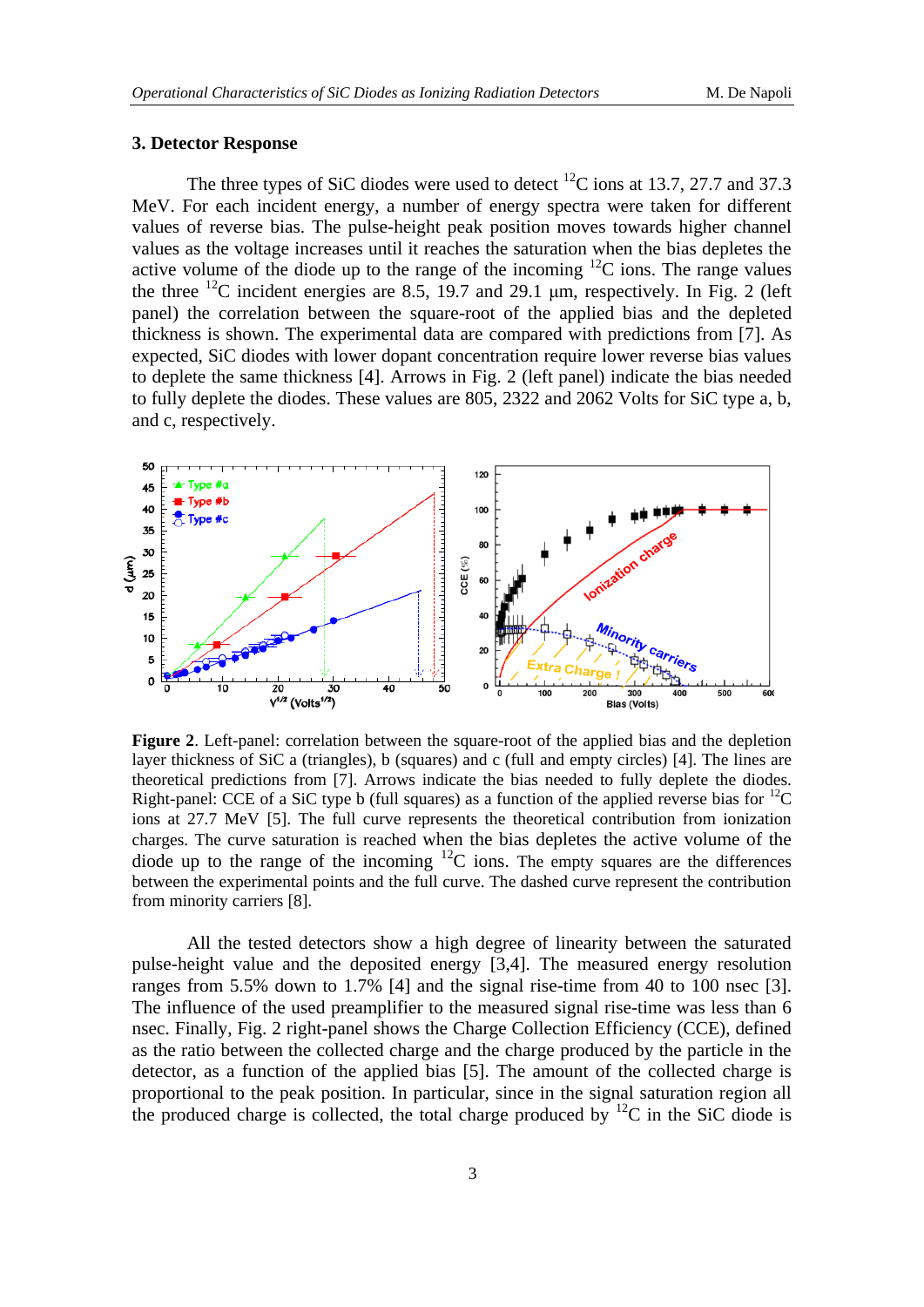proportional to the saturated peak position. The experimental CCE is therefore extracted as the ratio between the peak position, measured at different applied bias, and its saturation value. In the bias region where the CCE is not saturated, the calculations of CCE due to ionization charges underestimate the experimental data. This result indicates that, in this bias region, more charge than the ionization charge produced by the ions in the depleted layer is collected. There is a good agreement between the extra CCE (empty points) and the Breese predictions (dashed curve) [8]. Therefore the extra collected charge is due to the minority carriers, generated by the incoming ion in the neutral region of the diode, which diffuse to the depleted layer and are finally collected [5].

#### **4. Radiation Damage**

One of the most interesting properties of SiC detectors is their radiation hardness. An important task of this work was to explore the effects of a reduced dopant concentration in the radiation hardness properties of SiC detectors. SiC of type a and c were irradiated using  ${}^{16}O$  ions at 35.2 MeV [3,4]. During the irradiation the reverse bias of SiC a and c was kept fixed at a value of 600 and 400 Volts, corresponding to a depletion thickness of 32.7 and 9.2 μm, respectively. The ratio between the peak centroid of the  $^{16}$ O energy spectrum after the irradiation (PC<sub>*AI*</sub>) over the same peak centroid before the irradiation (PC*BI*), is shown in Fig. 3 (left panel) as a function of the  $16$ O fluence. It is evident that, by increasing the fluence, the energy peak, for both SiC a (triangles) and c (full and empty circles), moves toward lower channels, indicating an increasing incompleteness in the charge collection. In particular, the signal amplitude of SiC type c drops to 50% at a fluence of  $6.5 \times 10^{14}$  ions/cm<sup>2</sup>, whereas the one of SiC type a drops to 50% already at a fluence of  $4.1 \times 10^{14}$  ions/cm<sup>2</sup> (see lines in Fig. 3). Therefore the diode with a factor 20 lower dopant concentration shows a radiation hardness reduced by 60%. When defects are formed inside the SiC lattice, the energy resolution of the detector is worsen due to fluctuations in the amount of charge lost. Figure 8 (right panel) shows the relation between the relative energy resolution and the  ${}^{16}O$  fluence for SiC a (triangles) and c (circles). The energy resolution of SiC a degrades more than the one of SiC c for increasing fluence. Indeed, the relative energy resolution of SiC c gets ten times worse at a fluence of  $7.7 \times 10^{14}$  ions/cm<sup>2</sup>, whereas the one of SiC a worsen by the same amount already for  $2.8 \times 10^{14}$  ions/cm<sup>2</sup> (see lines in Fig. 3 right panel).

#### **5. Conclusions**

The response of 4H-SiC Schottky diodes with different dopant concentration to  $12^{\circ}$ C and  $16^{\circ}$ O low energetic ions has been studied. The reverse bias voltages needed to deplete the same active volume of SiC diodes decrease at decreasing dopant concentration. Moreover, the signal response to the ionization produced by the lowenergy ions was analyzed in terms of linearity, energy resolution, rise-time and CCE. For the three SiC types, the experimental CCE increases by increasing the reverse bias, since the diode active layer widens and more energy is deposited within the depleted thickness. When the whole  ${}^{12}C$  incident energy is deposited within the depleted thickness the CCE is 100%. In the other cases the calculations of CCE due to ionization charges underestimate the experimental data. This result indicates that more charge than